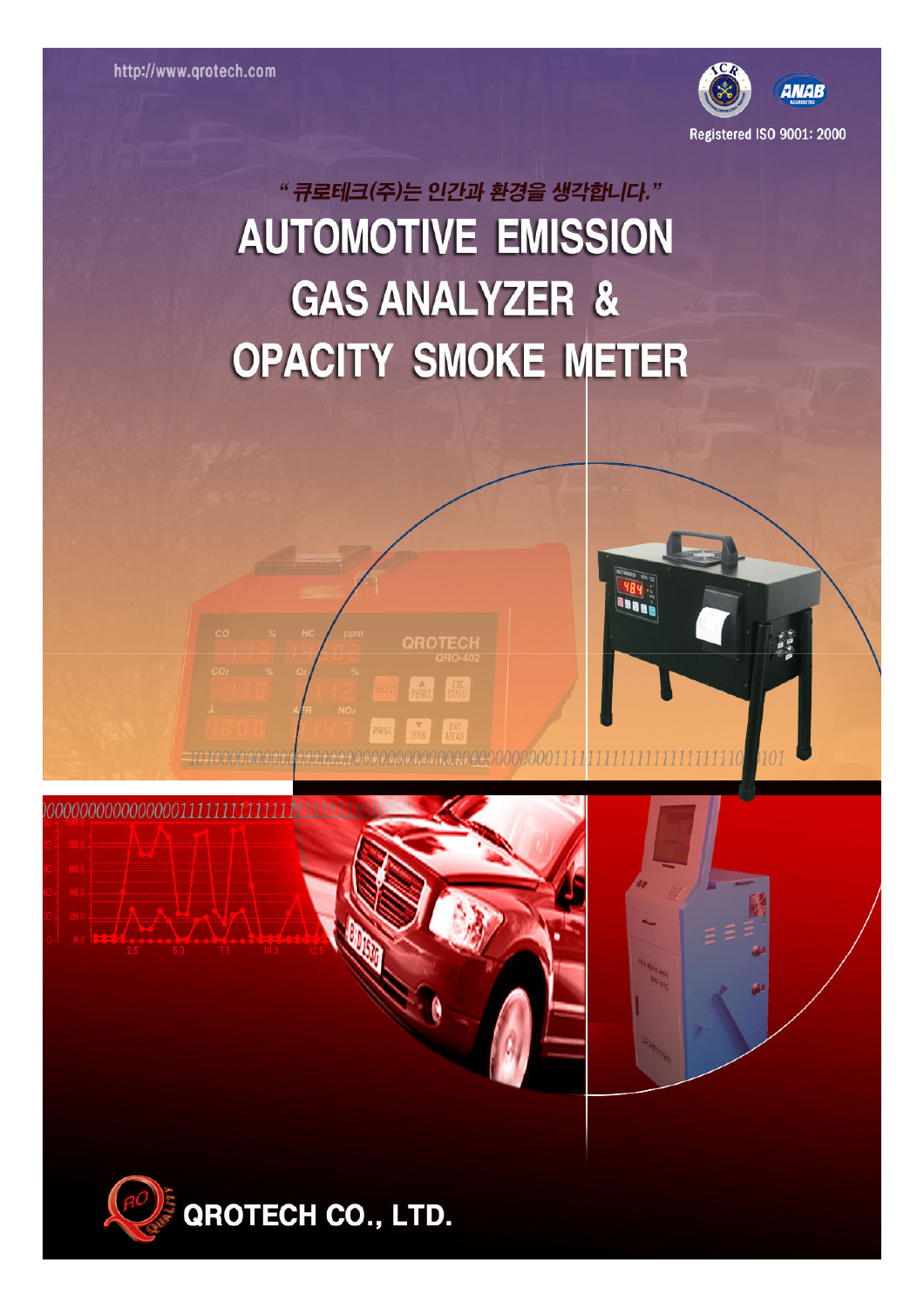# **DIESEL OPACITY SMOKE METER**

## Easy to use, accurate and reliable

**High Quality & High Technology** 

Specialized manufacturer of automotive emission analyzer

Reliable quality & competitive price, it is QROTECH's target and promise. 신뢰성 있는 품질과 경쟁력 있는 가격, 큐로테크㈜의 목표이며 약속입니다.



#### Features

- Real-time smoke measurement  $(\% , k [m^{-1}])$
- Portable and LED display
- Outstanding accuracy, stability and durability
- Response time of 0.5 second
- Smoke, SOF measurement
- Easy to use with handheld terminal (option)
- Built-in printer (option)
- RS232C PC program
- RPM/ Oil temp. meter (option)
- Auto-Zero/ Span calibration function

### Specification

|                | - <b>Measuring item</b> Smoke opacity (%, k $[m^{-1}]$ ) |
|----------------|----------------------------------------------------------|
|                | RPM (option), °C (option)                                |
| - Principle    | Light extinction method (Partial-flow sampling type)     |
| - Light source | Green LED(565nm)                                         |
| - Detector     | Photo diode                                              |
| - Range        | $0.0 \sim 100.0\%$ (0.00 $\sim 21.42$ m <sup>-1</sup> )  |
| - Accuracy     | Less than 1%                                             |
| - Warm-up time | $3~6$ minutes                                            |
| - Display time | 4 times /sec                                             |
| - Power        | 220V / 110V AC 50/60Hz                                   |
| - Temperature  | $-10 \sim 40^{\circ}$ C                                  |
| - Dimension    | 450(W) x 200(D) x 245(425)(H) mm                         |
| - Weight       | about 7kg                                                |
| - Option       | RPM/ Oil temp. meter , Handheld terminal,                |
|                |                                                          |

Built-in printer , Standard filter, PC program

### 특 징

- 형식승인 제OED-2009-1호
- 순수 국내 기술 자체 개발
- 실시간 매연농도 측정 방식
- 매연농도(%), 광흡수계수(k [m-1] )
- 흑연, 백연, 청연 측정 가능
- 본체 LED타입 디스플레이 (휴대용 가능)
- 무부하 급가속 시험 모드 내장
- 편리한 리모컨 / 1인 측정 용이 (옵션)
- 내장형프린터 (열전사 방식)
- PC 소프트웨어 프로그램 지원(옵션)
- 자동 영점 및 스팬 조정 기능
- 자동 평균 측정값 계산 및 프린터 출력 (옵션)

| 제                                                                                                                          | 원   |                                                                                                                                                                                                                                                                                                                                                     |
|----------------------------------------------------------------------------------------------------------------------------|-----|-----------------------------------------------------------------------------------------------------------------------------------------------------------------------------------------------------------------------------------------------------------------------------------------------------------------------------------------------------|
| - 측정항목<br>- 측정원리<br>- 광<br>- 검 출 부<br>- 측정범위<br>- 정 환 성<br>- 예열시간<br>- 농도표시<br>- 사용전원<br>- 사용온도<br>-크 기<br>- 중 량<br>- 선택사양 | - 원 | 매연농도(%), 광흡수계수(k [m <sup>-1</sup> ])<br>옴션품목 : 엔진회전수(RPM), 온도(℃)<br>부분유량채취방식 광투과식<br>그린 LED(565nm)<br>포토다이오드<br>$0.0 \sim 100.0\%$ (0.00 $\sim 21.42$ m <sup>-1</sup> )<br>±1% 이내<br>3~6부<br>초당 4회<br>220V / 110V AC 50/60Hz<br>$-10 - 40^{\circ}C$<br>450(W) x 200(D) x 245(425)(H) mm<br>약 7kg<br>RPM 센서, 오일온도 센서, 리모컨,<br>내장형 프린터, 표준필터, PC 프로그램 |
|                                                                                                                            |     |                                                                                                                                                                                                                                                                                                                                                     |